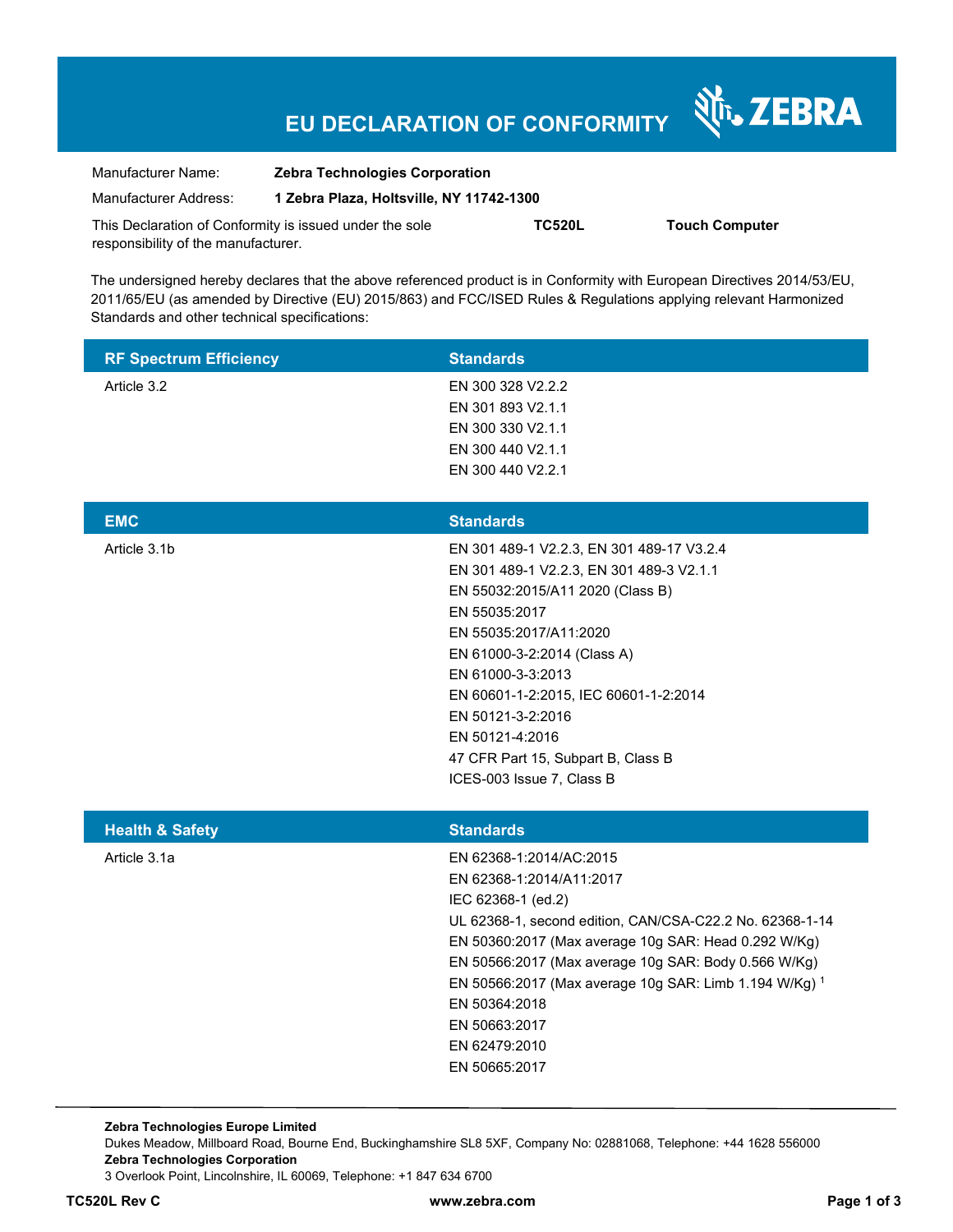EN 62311:2008 EN IEC 62311:2020 FCC 47CFR Part 2.1093 RSS 102 Issue 5 IEC 62471:2006 (Ed.1.0); EN 62471:2008 (LED)

र्शे<sub>ं</sub> ZEBRA

| <b>Environmental</b>                       | <b>Standards</b>                   |
|--------------------------------------------|------------------------------------|
| Restriction of Hazardous Substances (RoHS) | EN 50581:2012<br>EN IEC 63000:2018 |

| <b>Telecom Specifications</b> | <b>Standards</b>                            |
|-------------------------------|---------------------------------------------|
| ACS telephonic CPE            | 47 CFR Part 68, (68.316, 68.317 and 68.318) |
|                               | CS-03 Part V                                |

With regard to Directive 2014/53/EU, the conformity assessment procedure referred to in Article 17.2(b) and detailed in Annex III has been followed with the involvement of the following Notified Body for Articles 3.1a, 3.1b and 3.2: **TIMCO ENGINEERING, INC**. P.O. BOX 370 NEWBERRY, FL 32669

EC-Type Examination Certificate number: E1177-210544

US company representative for FCC Supplier's Declaration of Conformity (47 CFR Part 2.1071 to 2.1077) is Larry Zhou and can be reached at **larry.zhou@zebra.com.** 

**Signed on behalf of Zebra Technologies Corporation** 

Place: Bourne End

*(Signature of authorized person)* Date of Affixing the CE Mark: 28 June 2021 Marco Belli Rev: Compared to the control of the control of the control of the control of the control of the control of the control of the control of the control of the control of the control of the control of the control o Sr. Manager, Regulatory **Date: 23 November 2021** 

**Zebra Technologies Europe Limited**  Dukes Meadow, Millboard Road, Bourne End, Buckinghamshire SL8 5XF, Company No: 02881068, Telephone: +44 1628 556000 **Zebra Technologies Corporation**  3 Overlook Point, Lincolnshire, IL 60069, Telephone: +1 847 634 6700

**TC520L Rev C www.zebra.com Page 2 of 3**